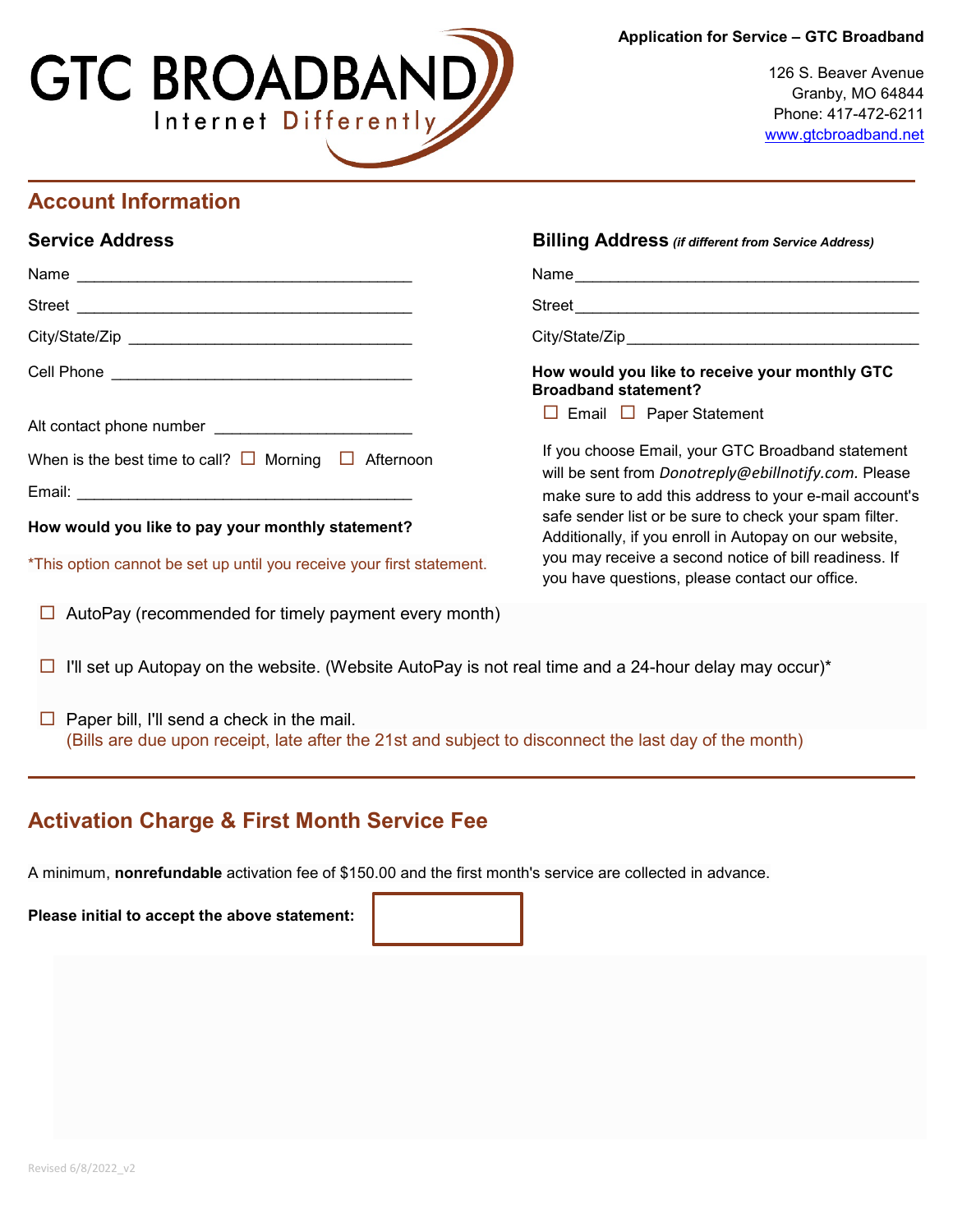| $\Box$ | Structure where service is to be provided?<br><b>Single Story House</b>                                    |           | П      |                              | <b>Mobile Home-Trailer Home</b>   |  |  |
|--------|------------------------------------------------------------------------------------------------------------|-----------|--------|------------------------------|-----------------------------------|--|--|
| ப      | <b>Two Story House</b>                                                                                     |           | $\Box$ |                              | <b>Apartment Complex</b>          |  |  |
|        | <b>Modular Home</b>                                                                                        |           | $\Box$ | <b>Duplex</b>                |                                   |  |  |
|        | Other (please describe)                                                                                    |           |        |                              |                                   |  |  |
|        |                                                                                                            |           |        |                              |                                   |  |  |
|        | Any changes to the property that might be helpful to know prior to onsite visit? Remodel, new siding, etc. |           |        |                              |                                   |  |  |
|        |                                                                                                            |           |        |                              |                                   |  |  |
|        |                                                                                                            |           |        |                              |                                   |  |  |
|        | <b>Ownership</b>                                                                                           |           |        |                              |                                   |  |  |
|        | Do you own this property?<br>$\Box$ Yes                                                                    | $\Box$ No |        |                              |                                   |  |  |
|        | Property owner's approval may be required if construction is needed                                        |           |        |                              |                                   |  |  |
|        | <b>Choose Your Services</b><br>Here are the available options:                                             |           |        |                              |                                   |  |  |
|        | Internet Only<br>□                                                                                         |           |        |                              |                                   |  |  |
|        | <b>Telephone Only</b><br>$\Box$                                                                            |           |        |                              |                                   |  |  |
|        | Internet with Phone                                                                                        |           |        |                              |                                   |  |  |
|        | <b>Choose Your Internet Speed</b><br>What Internet speed would you like?                                   |           |        |                              |                                   |  |  |
| $\Box$ | 25 Mbs - \$79.00 per month                                                                                 | $\Box$    |        | 250 Mbs - \$129.00 per month |                                   |  |  |
|        | 100 Mbs - \$89.00 per month                                                                                |           |        |                              | Gigabit Plan - \$189.00 per month |  |  |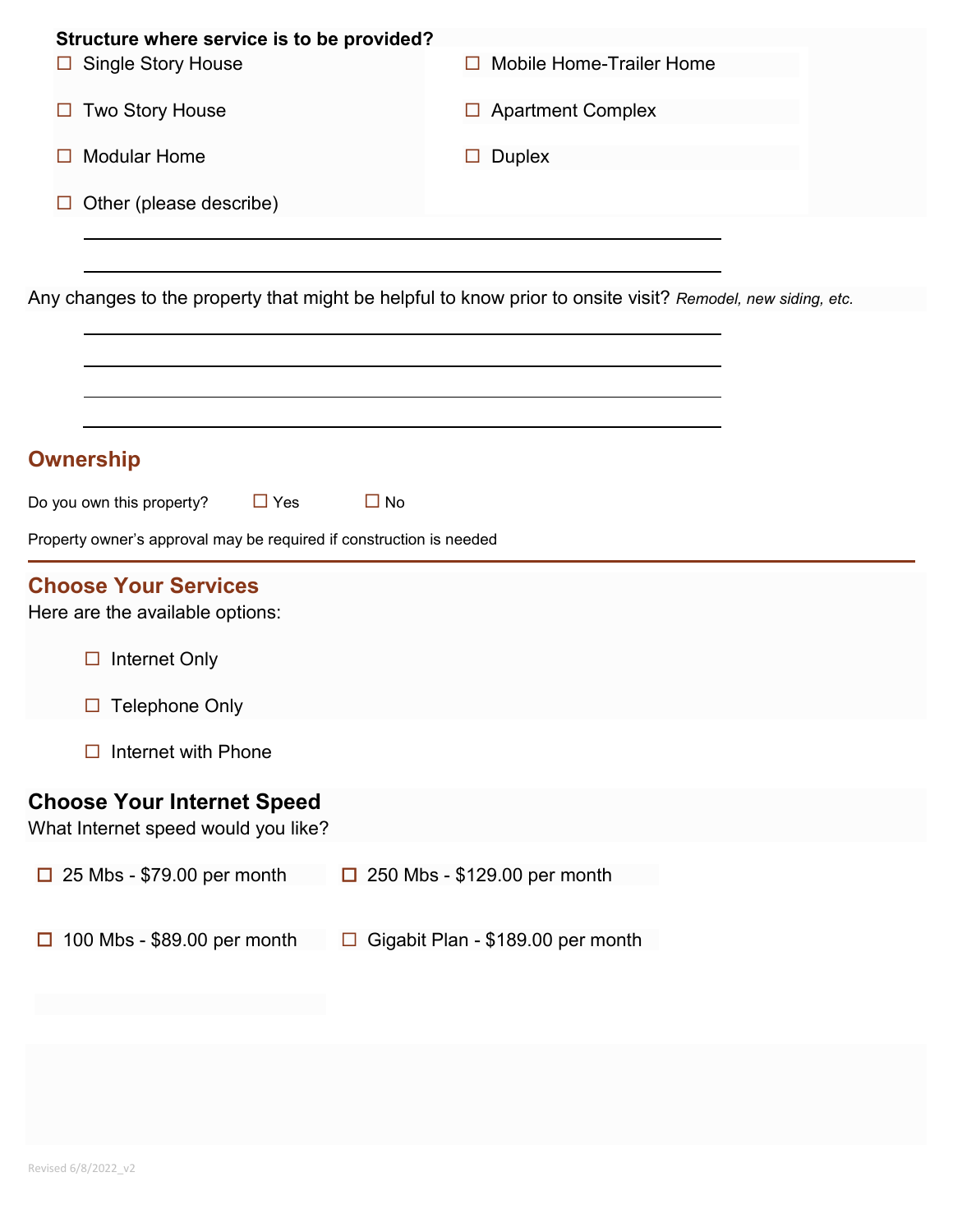# **Choose Your Telephone Service**

| What Telephone service would you like?                                          |                                                   |
|---------------------------------------------------------------------------------|---------------------------------------------------|
| $\Box$ Traditional Telephone - \$23.50/month $\Box$ VoiP Phone - \$10.00/month* |                                                   |
|                                                                                 | <i>*Requires 25 Mbs or above for this service</i> |
| <b>Choose Your Internet Speed With Telephone</b>                                |                                                   |
| What Internet speed would you like along with telephone service?                |                                                   |
| $\Box$ 25 Mbs - \$79.00 per month                                               | $\Box$ 250 Mbs - \$129.00 per month               |
| $\Box$ 100 Mbs - \$89.00 per month<br>□                                         | Gigabit Plan - \$189.00 per month                 |
| What Telephone service would you like along with internet service?              |                                                   |
| Traditional Telephone - \$23.50/month<br>$\Box$                                 | $\Box$ VoiP Phone - \$10.00/month                 |

### **Support And Maintenance Plans**

 **Phone Wiring (Residential ONLY | \$3.95 per month)** – This policy protects existing home telephone wiring and replaces jacks inside the home.

□ Standard Managed Wi-Fi (no additional charge) – This Wi-Fi service broadcasts a Wi-Fi signal to blanket most standard sized homes/ home businesses with full Wi-Fi connectivity. (Download the GTC WiFi app from the apple store-Search for GTC WiFi)

 **Complete Connect + Protect (\$8.95 per month)** – This Wi-Fi service increases the broadcast signal of the standard Wi-Fi to reach areas outside of the standard Wi-Fi capability. May be required for large homes, two-story homes, homes with basements and/or to reach outdoor living areas. This is intended to enhance the Wi-Fi signal and is not a solution for outside buildings, barns, or garages. (Additional equipment may be required) (Download the GTC WiFi app from the apple store-Search for GTC WiFi)

### **Service Notes**

Minimum activation fee is \$150.00 for Internet, \$150.00 for Internet + Phone and \$75.00 for Telephone only. Additional installation fees may be necessary for some locations.